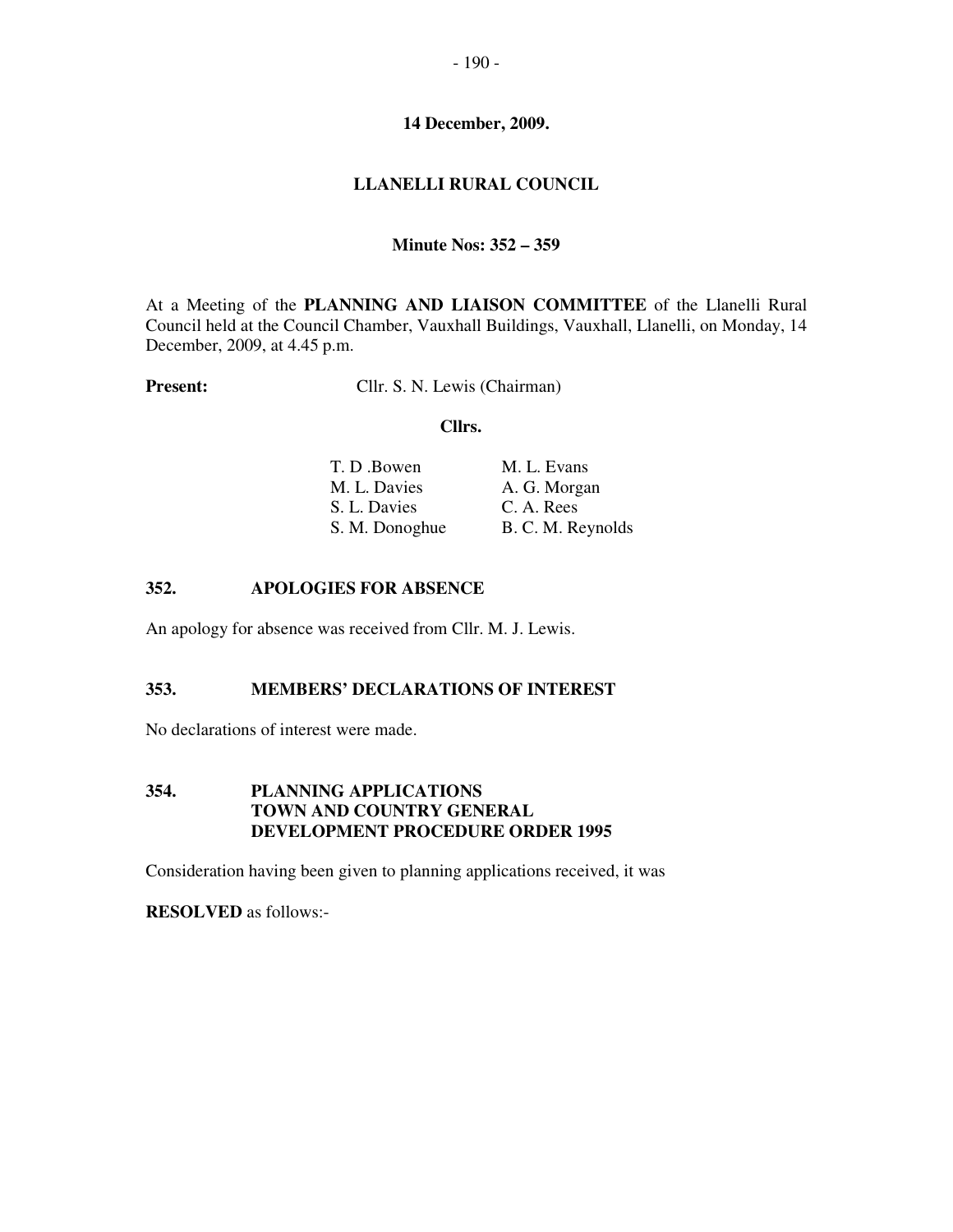| <b>Application No./</b><br><b>Development</b>                                                                                                                                | <b>Applicant/Location</b>                                                                                                   | <b>Recommendation</b>             |  |  |
|------------------------------------------------------------------------------------------------------------------------------------------------------------------------------|-----------------------------------------------------------------------------------------------------------------------------|-----------------------------------|--|--|
| S/22072<br>New Changing<br>Rooms and Community<br><b>Facilities</b>                                                                                                          | Mr M Galbraith<br>Llanelli Rural Council<br>King George's Recreation Ground<br><b>Ynyswen Road</b><br>Felinfoel<br>Llanelli | That the information<br>be noted. |  |  |
| Consent was required for proposed new changing rooms, maintenance store, dining room,<br>Communities First office accommodation, community meeting room, computer suite, car |                                                                                                                             |                                   |  |  |

Communities First office accommodation, community meeting room, computer suite, car parking facilities, maintenance compound and refuse store. Demolition of existing substandard changing rooms and maintenance depot and removal of existing playground.

| S/22075    | Mrs A Kenyon-Thomas |              |
|------------|---------------------|--------------|
| Amendments | 9 Clos Y Deri       |              |
|            | Dafen               |              |
|            | Llanelli            | NO OBJECTION |

Consent was required for proposed amendments to development approved under application reference S/20967 on 12 June 2009 to include the provision of a new bay window.

**S/22076** Mr H Houghton-Jones NO OBJECTION Dwelling Land to the rear of provided that

119  $&$  121 Pwll Road 1. The development was Llanelli not an incongruous form of development to the existing street scene and also the adjacent dwelling in terms of its proposed scale, massing and design. 2. There was no detrimental impact to highway safety at Gerycoed. 3. There was no detrimental impact on the amenity and privacy of neighbouring dwellings. 4. There was no detrimental impact on the amenity and garden space of 119&121 Pwll Road.

Outline consent was required for proposed detached dwelling.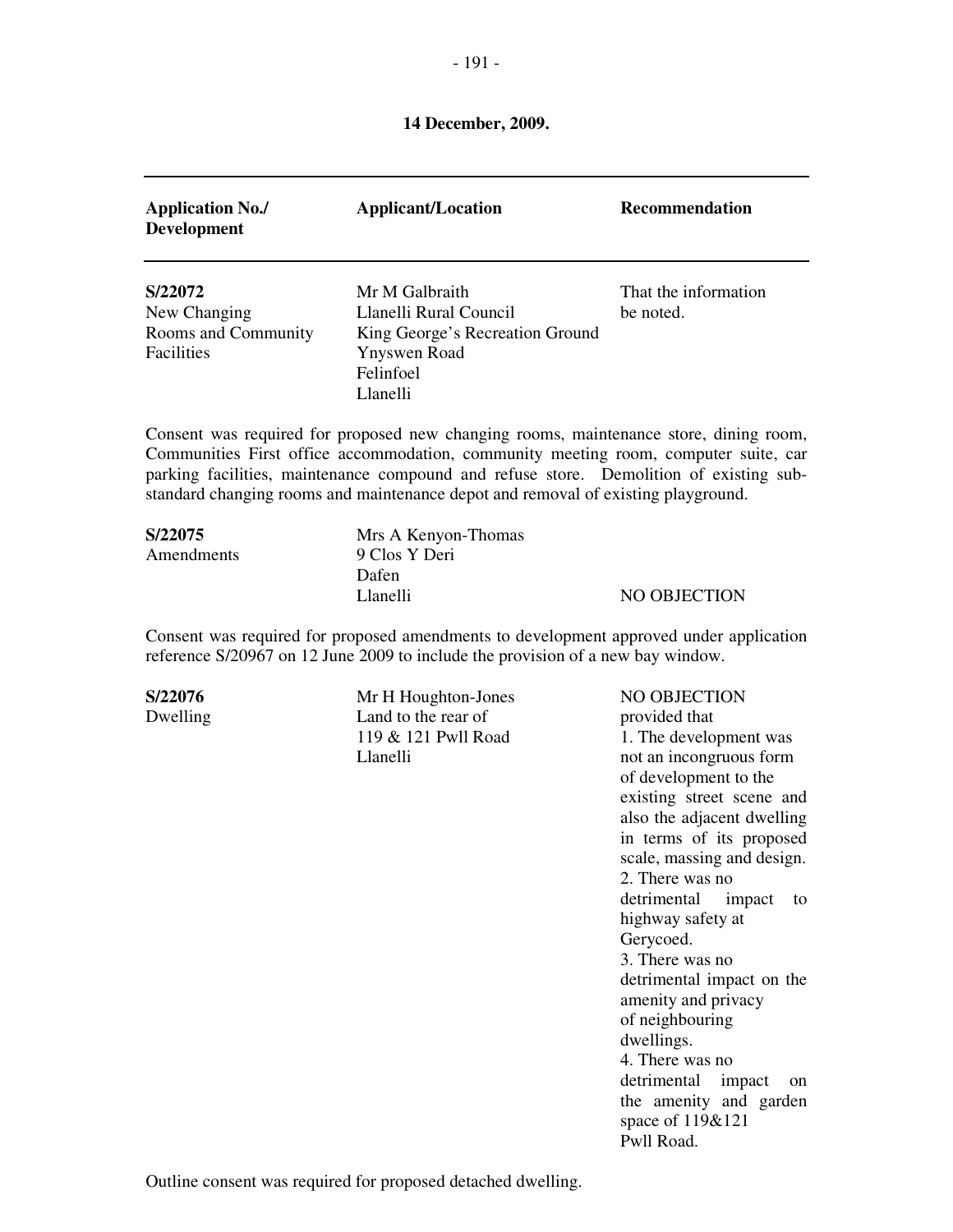| <b>Application No./</b><br><b>Development</b>                                                                     | <b>Applicant/Location</b>                                                            | Recommendation                                                                                                                                                                                                                                                                                                                                                   |  |  |
|-------------------------------------------------------------------------------------------------------------------|--------------------------------------------------------------------------------------|------------------------------------------------------------------------------------------------------------------------------------------------------------------------------------------------------------------------------------------------------------------------------------------------------------------------------------------------------------------|--|--|
| S/22077<br>Porch                                                                                                  | Mr D Williams<br>7 Aelybryn<br>Pwll<br>Llanelli                                      | <b>NO OBJECTION</b>                                                                                                                                                                                                                                                                                                                                              |  |  |
| Consent was required for erection of a porch.                                                                     |                                                                                      |                                                                                                                                                                                                                                                                                                                                                                  |  |  |
| S/22084<br><b>Attic Conversion</b><br>Extension                                                                   | Mr M Hughes<br><b>Brunnen</b><br>34A Swiss Valley Road<br>Llanelli                   | NO OBJECTION                                                                                                                                                                                                                                                                                                                                                     |  |  |
|                                                                                                                   | Consent was required for dormer roof (attic conversion) and single storey extension. |                                                                                                                                                                                                                                                                                                                                                                  |  |  |
| S/22125<br>Extension                                                                                              | Mr A Evans<br>17 Llys Westfa<br><b>Swiss Valley</b><br>Llanelli                      | NO OBJECTION                                                                                                                                                                                                                                                                                                                                                     |  |  |
| Consent was required for proposed first floor two bedroom extension and dining room<br>extension to ground floor. |                                                                                      |                                                                                                                                                                                                                                                                                                                                                                  |  |  |
| S/22126<br>Extension                                                                                              | Ms C Griffiths<br>13 Parc Gitto<br>Llanelli                                          | NO OBJECTION<br>provided that<br>1. The proposed<br>development was not<br>incongruous to<br>neighbouring dwellings.<br>2. The extension did not<br>have a detrimental impact<br>on the amenity and<br>privacy of neighbouring<br>dwellings.<br>3. The length of the<br>extension was not<br>considered excessive<br>when compared against<br>the main dwelling. |  |  |

Consent was required for erection of a single storey rear extension.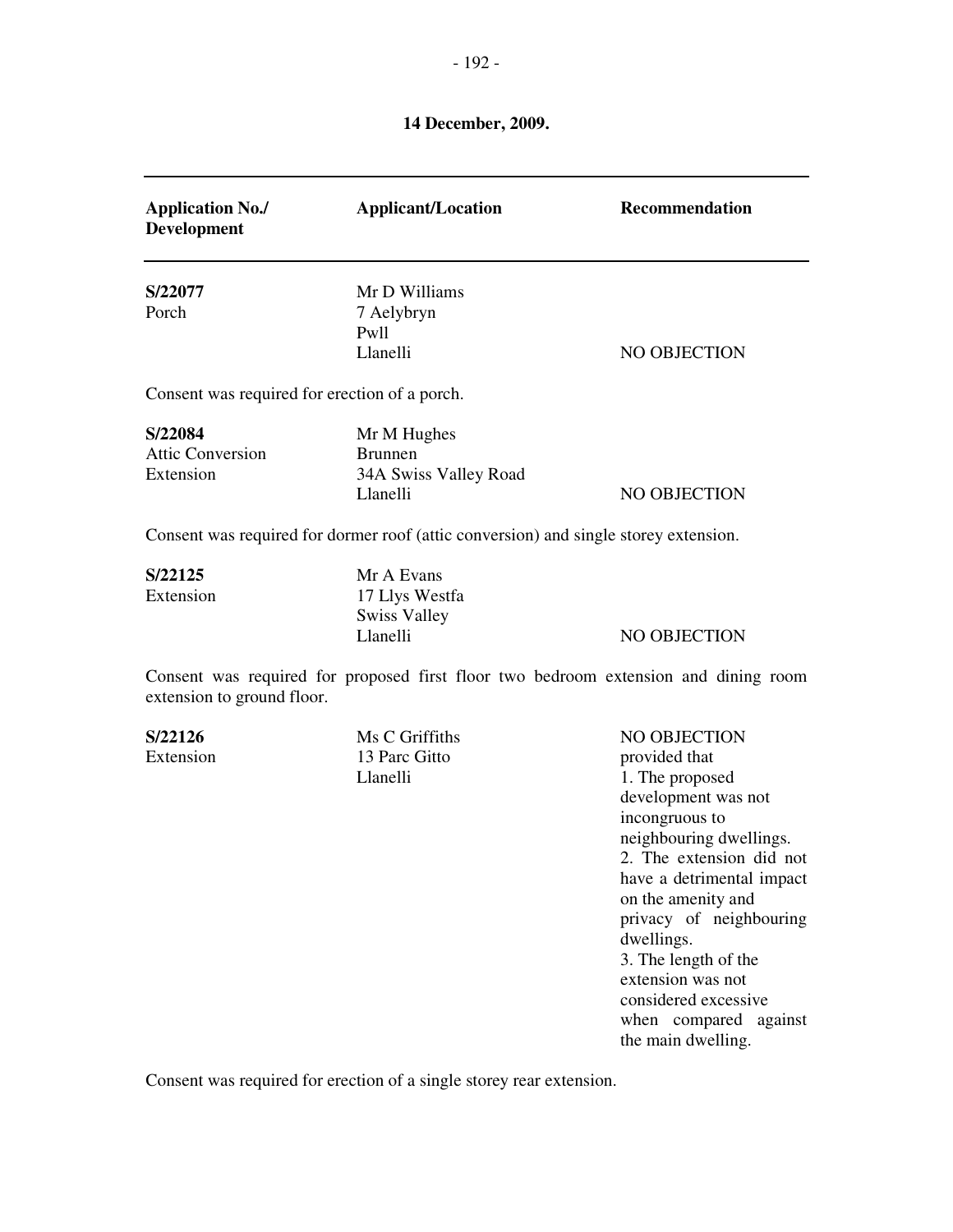# **355. PLANNING APPLICATIONS DETERMINED UNDER THE CLERK'S DELEGATED POWERS**

Members were informed that the Clerk had dealt with the following planning applications under the scheme of delegated powers:

| <b>Application No./</b><br><b>Development</b>                                                                                                                | <b>Applicant/Location</b>                                         | <b>Recommendation</b> |  |  |
|--------------------------------------------------------------------------------------------------------------------------------------------------------------|-------------------------------------------------------------------|-----------------------|--|--|
| S/21929<br>Temporary<br>Changing facilities                                                                                                                  | Prince Philip Hospital<br>Dafen Road<br>Llanelli                  | <b>NO OBJECTION</b>   |  |  |
| Consent was required for provision of temporary changing facilities and cycle lockers for<br>staff use and shelter over existing cycle rack for visitor use. |                                                                   |                       |  |  |
| S/21939<br>Porch                                                                                                                                             | Mr J Williams<br>44 Swiss Valley<br>Llanelli                      | NO OBJECTION          |  |  |
| Consent was required for proposed front porch.                                                                                                               |                                                                   |                       |  |  |
| S/22044<br>Extension                                                                                                                                         | Mrs C Jenkins<br>48 Pen Y Wern<br>Llanelli                        | NO OBJECTION          |  |  |
| Consent was required for proposed family room and dining area extension to rear of existing<br>dwelling.                                                     |                                                                   |                       |  |  |
| S/22045<br>Dwelling                                                                                                                                          | Mr R Kirk<br>Plot 12, Field 7468<br><b>Five Roads</b><br>Llanelli | NO OBJECTION          |  |  |
| Consent was required for construction of a 4 bedroom detached dwelling house with detached<br>double garage.                                                 |                                                                   |                       |  |  |
| S/22048<br>Extension                                                                                                                                         | Mr R Everett<br>Llwyn Y Piod Cottage<br>Felinfoel<br>Llanelli     | NO OBJECTION          |  |  |

Consent was required for a two storey extension and porch modifications.

**RESOLVED** that the information be noted.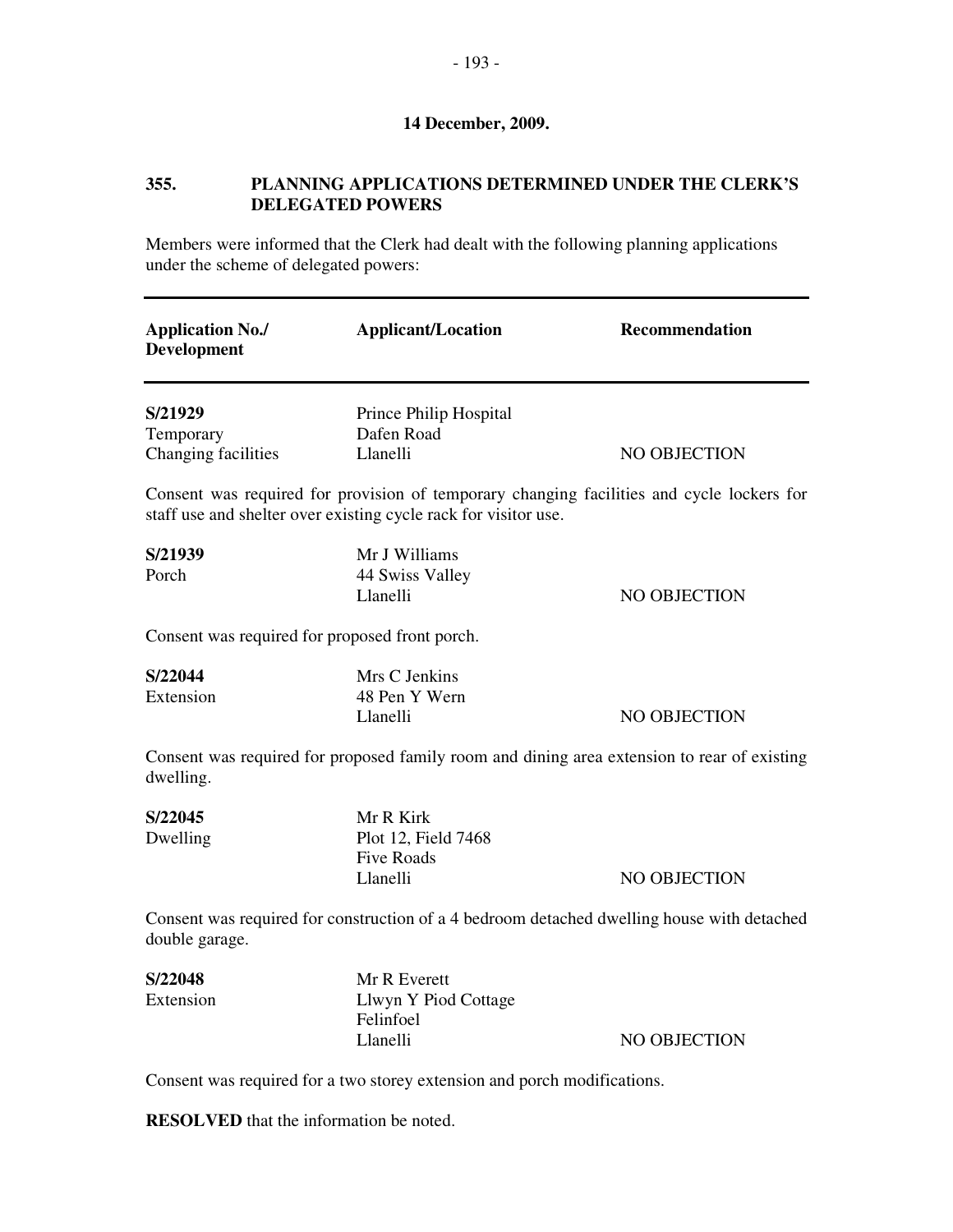### **356. CARMARTHENSHIRE LOCAL DEVELOPMENT PLAN PRE-DEPOSIT PREFERRED STRATEGY**

Further to Minute No. 80, Members were circulated with the Clerk's report and Candidate Site Maps.

The Deputy Clerk (Administration) referred to the Clerk's report and the appended maps for each of the candidate sites which had been grouped into electoral wards. Members were requested to assess the proposed land use for each of the candidate sites prior to the committee meeting in order to respond to the Planning Authority setting out the Council's support or objection in respect of each site.

Following discussion, the majority of Members agreed that they required more time to deliberate the candidate sites.

**RESOLVED** that Members deliver their responses to the Deputy Clerk (Administration) on the candidate sites in their respective Wards by 10.00 a.m. on Thursday, 17 December, 2009.

### **357. TOWN AND COUNTRY PLANNING ACT (1990) (AS AMENDED) APPEAL APP/869/S/21750 11 PWLL ROAD, PWLL, LLANELLI**

Further to Minute No. 255 Members were circulated with correspondence received from the Head of Planning, Carmarthenshire County Council stating that an appeal had been lodged with the National Assembly for Wales against the decision to refuse planning permission by Carmarthenshire County Council. The writer stated that the appeal would be decided on the basis of an informal hearing.

**RESOLVED** that the information be noted.

# **358. TOWN AND COUNTRY PLANNING ACT (1990) (AS AMENDED) APPEAL APP/M6825/A/09/2112755 TOLLERTON HOUSE, TANYGRAIG ROAD, BYNEA**

Further to Minute No. 258, Members were circulated with correspondence received from the Head of Planning, Carmarthenshire County Council, enclosing the Inspector's decision notice in respect of the above appeal. The Appeal was dismissed.

**RESOLVED** that the information be noted.